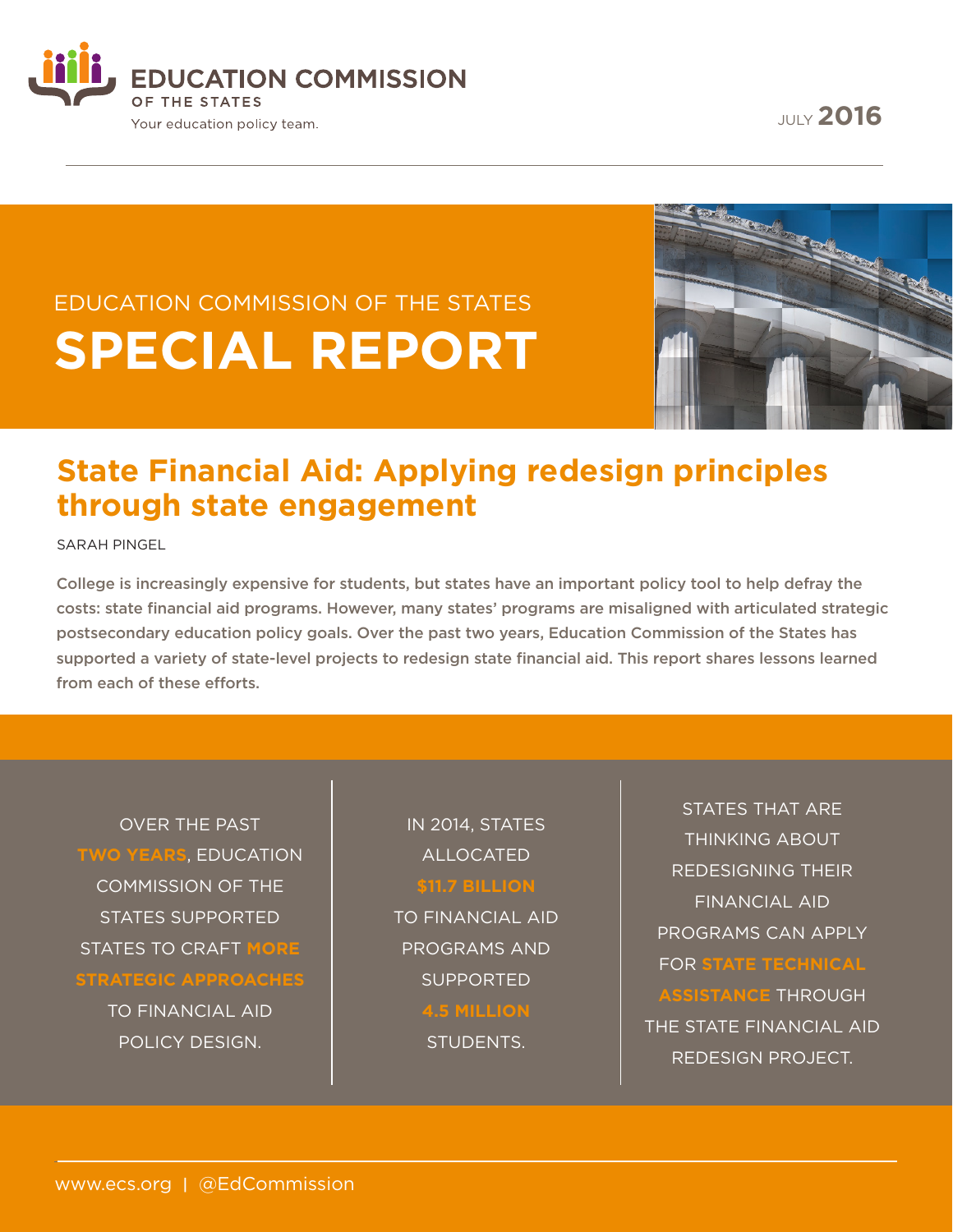

## **INTRODUCTION**

By all accounts, college is becoming increasingly costly for students and their families. As a result, higher education policy conversations often focus on federal and state proposals to lower the price of college, with the aim to preserve access to postsecondary education for all Americans.

The trouble is, while the popular policy levers to address college cost are familiar (namely tuition setting, financial aid and appropriations), the nuances of how to best employ them to reach strategic goals remain opaque. The difficulty stakeholders at all levels - researchers, elected officials and institutional leaders - have had in effectively utilizing these levers to control the cost and price of college is evident in the difficulty that low-income students still have in accessing and completing postsecondary programs nationally.

States are particularly well-positioned to influence the cost of college within their borders given their role in providing more than \$11 billion in state financial aid to 4.5 million students in 2014. In response to the need for increased understanding of state-level financial aid policymaking, Education Commission of the States has focused on redesigning state-funded financial aid programs over the past two years with the support of USA Funds.

As part of the State Financial Aid Redesign Project, states examining major aid policy revisions have the opportunity to engage in intensive technical assistance projects with Education Commission of the States. The pages that follow present broad lessons resulting from these state-level engagements. This analysis demonstrates the contested - and at times highly controversial - nature of state financial aid policy, as seen through legislative activity, setting eligibility requirements and wholesale changes to states' aid systems. Education Commission of the States shares these lessons with the goal of increasing knowledge of state aid policymaking and supporting the creation of affordable, accessible college pathways across the country.

### **About the State Financial Aid Redesign Project**

Over the past two years, three channels of engagement surrounding state financial aid policy have contributed to Education Commission of the States' understanding of policy development and adoption.

#### **Figure 5 Experts**

In April 2015, a group of 12 experts on state financial aid policy convened to reimagine state financial aid programs to meet current state and student needs. Coalescing around [four redesign principles](http://www.ecs.org/redesigning-state-financial-aid-principles-to-guide-state-aid-policymaking/) – student centered, goal driven and data informed, timely and flexible, and broadly inclusive – the group proposed both incremental and fundamental changes to current state financial aid policy.

#### **Providing Information**

Education Commission of the States' review of the two largest financial aid programs by state provides leaders with the opportunity to learn about their own state programs and those of their peers. Contextualized with statewide enrollment data, the *[interactive database](http://statefinancialaidredesign.org/state-financial-aid-database/)* examines student eligibility criteria and program structures across the country.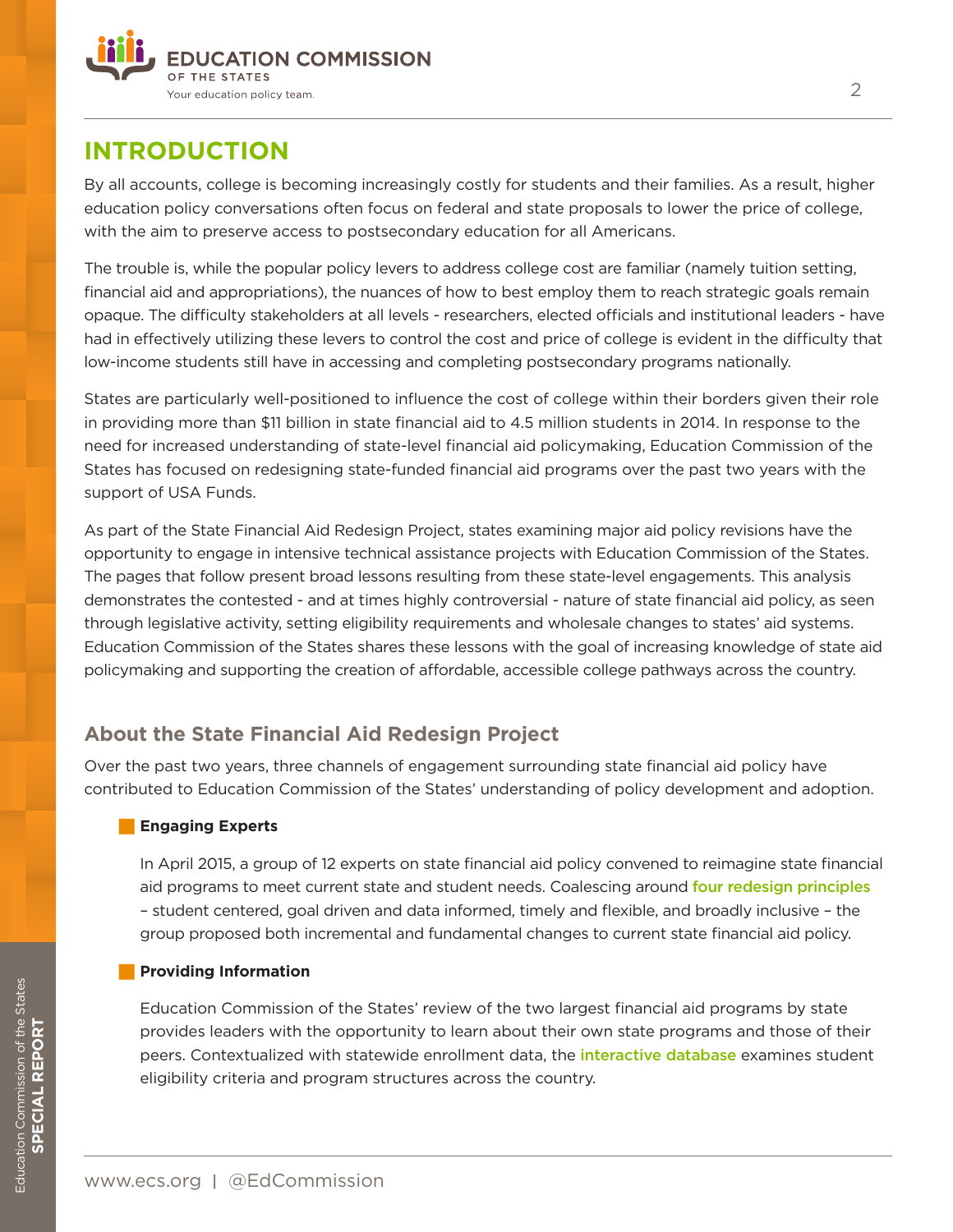

#### **Supporting States**

Through an ongoing **[Request for Proposals process](https://www.surveymonkey.com/r/XYTC6NV)**, four states were selected to receive confidential, targeted support from Education Commission of the States in preparation for and during the 2016 legislative sessions. In addition to these four states, additional states received research and/or convening support. Close engagement with these states provides the backbone of the lessons learned that are shared in this brief.

Each of these project activities is designed to allow for learning both within and across states. This brief explores lessons learned through the state engagement phase of the State Financial Aid Redesign Project.

#### **SPOTLIGHT FOUR REDESIGN PRINCIPLES FOR STATE FINANCIAL AID**

**Financial aid programs should be student centered.** Aid programs designed around students and their needs set students up for successful outcomes.

**Prinancial aid programs should be goal driven and data informed.** Aid programs should have a clearly defined and easily understood intent aligned with measurable state education and workforce goals.

**Financial aid programs should be timely and flexible.** Aid programs should provide financial support to students when it can have the greatest impact on enrollment and persistence decisions.

**Principle 4 Financial aid programs should be broadly inclusive of all students' educational pathways.** Aid programs need to respond to the diverse enrollment options available to students.

### **FOCUSING ON STATE ENGAGEMENTS**

The four redesign principles for state-funded financial aid programs have framed engagements with states over the past year. While the purpose and goals of each state's specific project varies, each can be understood through the lenses of student centered, goal driven and data informed, timely and flexible, and broadly inclusive provision of state financial support. Specifically, states selected for technical assistance focused efforts on shifting student eligibility criteria, changing delivery models for higher education, goalsetting and resource allocation. Thematically, each project has echoed the difficulties all states face in designing programs that honor the principles of state financial aid redesign while confronting competing priorities and limited resources. The following discussion elucidates larger lessons from these engagements that may prove broadly instructive in other state contexts.<sup>1</sup>

<sup>1</sup> While we illustrate applications of the principles using a variety of state examples, we did not engage in technical assistance projects with all states mentioned in this report.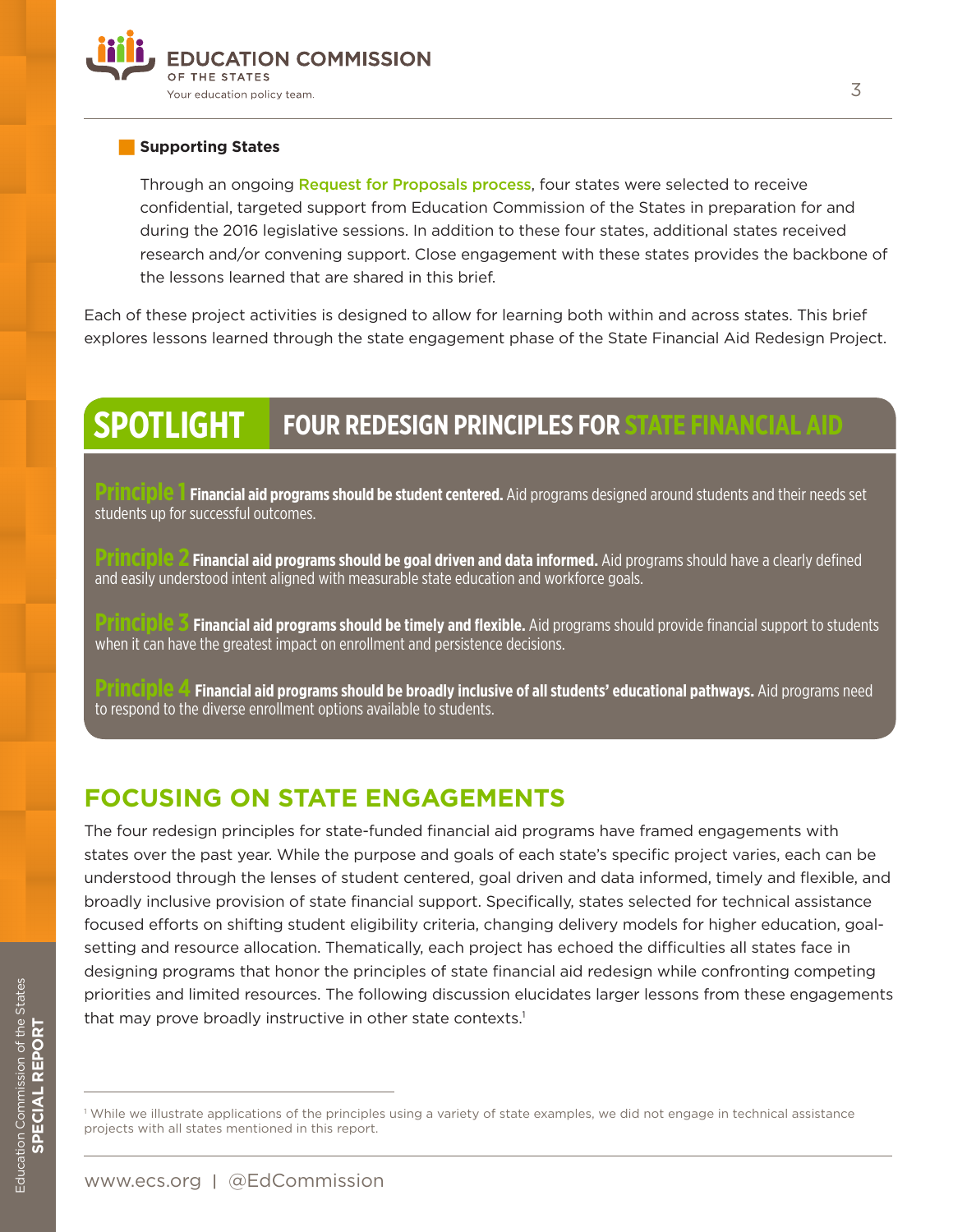

#### **Targeting Needy Students Early Principle 1: Student Centered**

Several states offer financial aid programs that promise eligibility from a relatively early age, such as **Washington**, **Indiana**, **Oklahoma** and **West Virginia**. Through these programs, students meeting certain academic and/or financial criteria while enrolled in grades spanning from 6<sup>th</sup> to 10<sup>th</sup> are promised financial support for postsecondary education within the state. Awards generally cover the remaining balance of tuition and fees after other sources of financial aid are deducted.

Such an approach to providing financial aid is commonly characterized as student centered: from the student's perspective, the application process is relatively short and simple at the time of qualification, or students may be automatically enrolled by the state or their school. Additionally, students may benefit from earlier notification of aid eligibility, thus solidifying college-going intent and focus in middle or high school.

As states design early notification financial aid programs, aspects of program design may risk compromising the student-centered intent. For example, three need-based early promise programs in **Indiana**, **Oklahoma** and **Washington** have added a secondary check for income eligibility when the student enrolls in college - in addition to the check completed in middle or high school to determine the student's eligibility. Given the very low income levels needed to initially qualify for the programs, the utility of this second check is questionable. In fact, it may risk eliminating eligibility for more low-income students due to lack of adherence with the application process rather than revoking awards from families who no longer qualify due to extraordinary changes in their family income status.

An analysis from the **Indiana** 21st Century Scholars program provides an example. The program currently utilizes one income check while the student is enrolled in middle school to establish eligibility. Figure 1 displays the dependent student recipient count in the Indiana program by family income at the time that the student receives the funding in college. The majority of 21st Century Scholars remain financially needy throughout high school and college, despite the lack of a secondary income check. The Indiana Commission on Higher Education's analysis, based on existing 2<sup>1st</sup> Century Scholars data, shows that adding the secondary income check in 2018 is anticipated to impact less than 2 percent of dependent students and less than 1 percent of independent students.<sup>2</sup>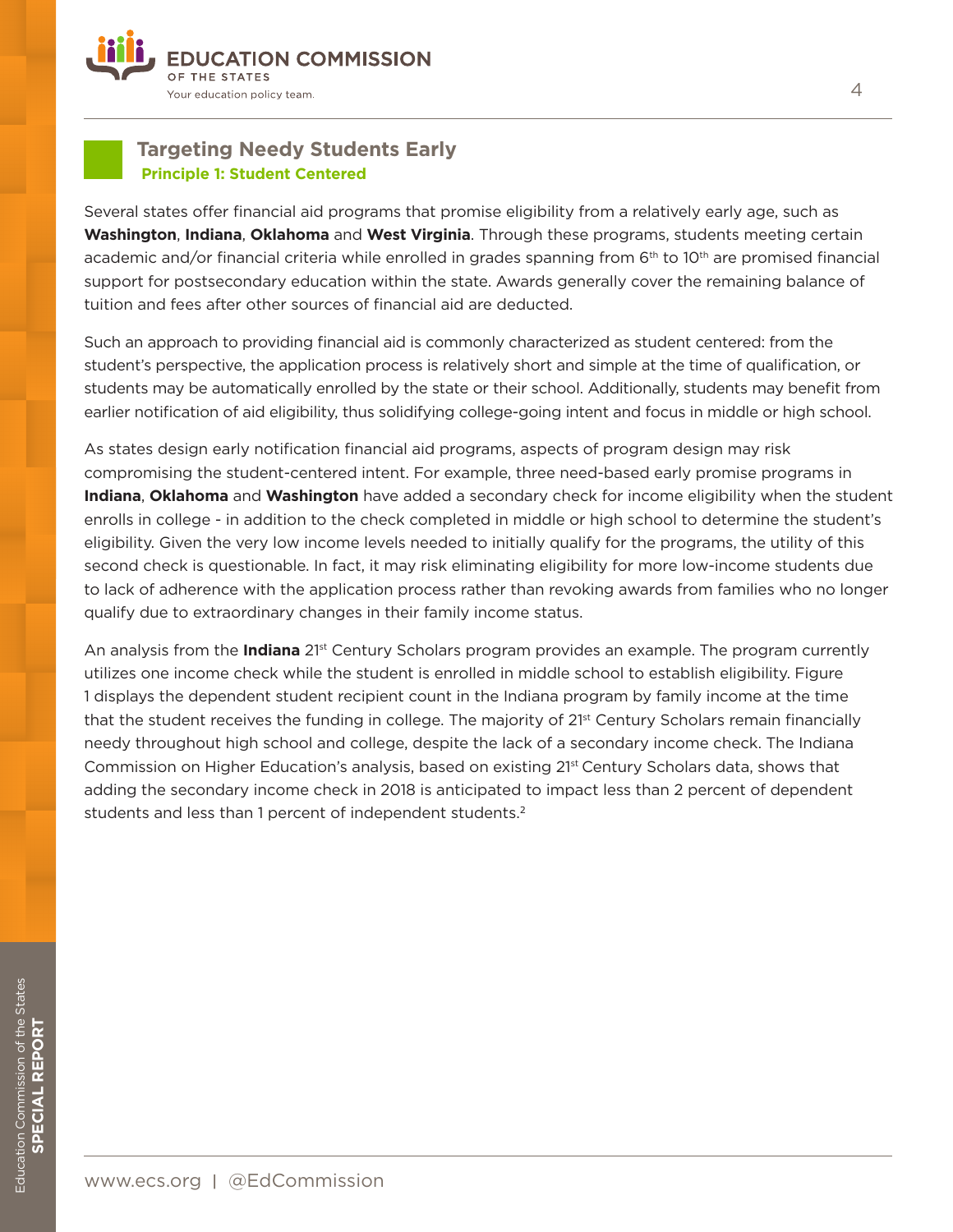



#### **FIGURE 1. Indiana 21st Century Scholars, Dependent Student Recipient Count by Income, 2009-2013.**

*Source: NASSGAP*<sup>3</sup>

Therefore, states should pay careful attention to the financial criteria students must meet to qualify for early promise programs and how those criteria are assessed. The design of the need-based component serves two dual, and at times, competing purposes: targeting limited resources to the neediest students within the state, and barring eligibility for those with a higher actual or perceived ability to pay for postsecondary education on their own. While the initial income criteria in these programs is generally very broad and easy to understand, adding the secondary check, and the concomitant request for further documentation of family income, may provide an unnecessary barrier that compromises the student centered design of early promise programs.

States should pay careful attention in deciding if the potentially limited benefit of reducing eligibility for students with increasing incomes in the high school years outweighs the unintended consequences of increasing administrative burden or compromising eligibility for lower-income students due to noncompliance with increased application requirements.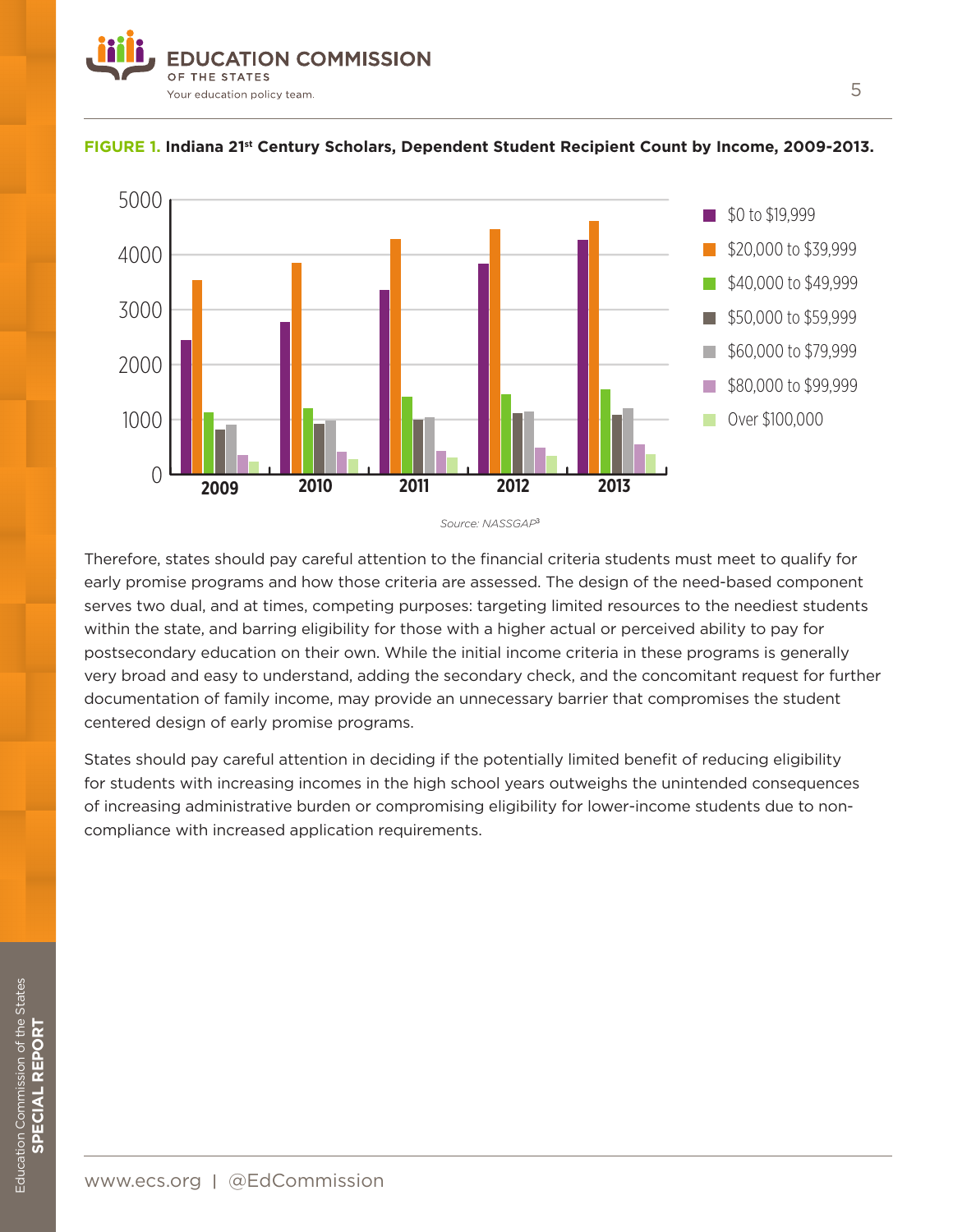

#### **Allocating Resources Across Programs Principle 2: Goal Driven, Data Informed**

Goal setting in state financial aid programs can prove to be a particularly challenging task for two key reasons that have emerged through Education Commission of the States' technical assistance engagements: the number of stakeholders in state financial aid policy development, and the sheer number of legislative proposals related to college affordability and state financial aid programs. Despite these challenges, goal setting and monitoring progress through data remain key principles of state financial aid redesign.

The first main challenge to achieving alignment around a common goal is the variety of players that have a stake in financial aid policy. Figure 2 illustrates several of the key stakeholder groups involved in state financial aid policy development and maintenance. Within and across these groups, coalitions of support for financial aid programs have the potential to develop. On the other hand, various stakeholders who are removed from key conversations have the potential to derail, distract or detract from state goals that they were not involved in developing.

For example, it is common practice across states to appoint institutional leadership to committees tasked with redesigning state aid programs. However, policymakers making these appointments should do so with an acknowledgement that the institutional perspective on state aid policymaking should be balanced with alternative points of view from state or local government, or even from students themselves. A lack of stakeholder balance in redesign committees or task forces can result in a system design that may not incorporate the diverse and valid perspectives of each stakeholder group.

#### **FIGURE 2: Main Stakeholders in State Financial Aid Policy Development and Maintenance**<sup>4</sup>

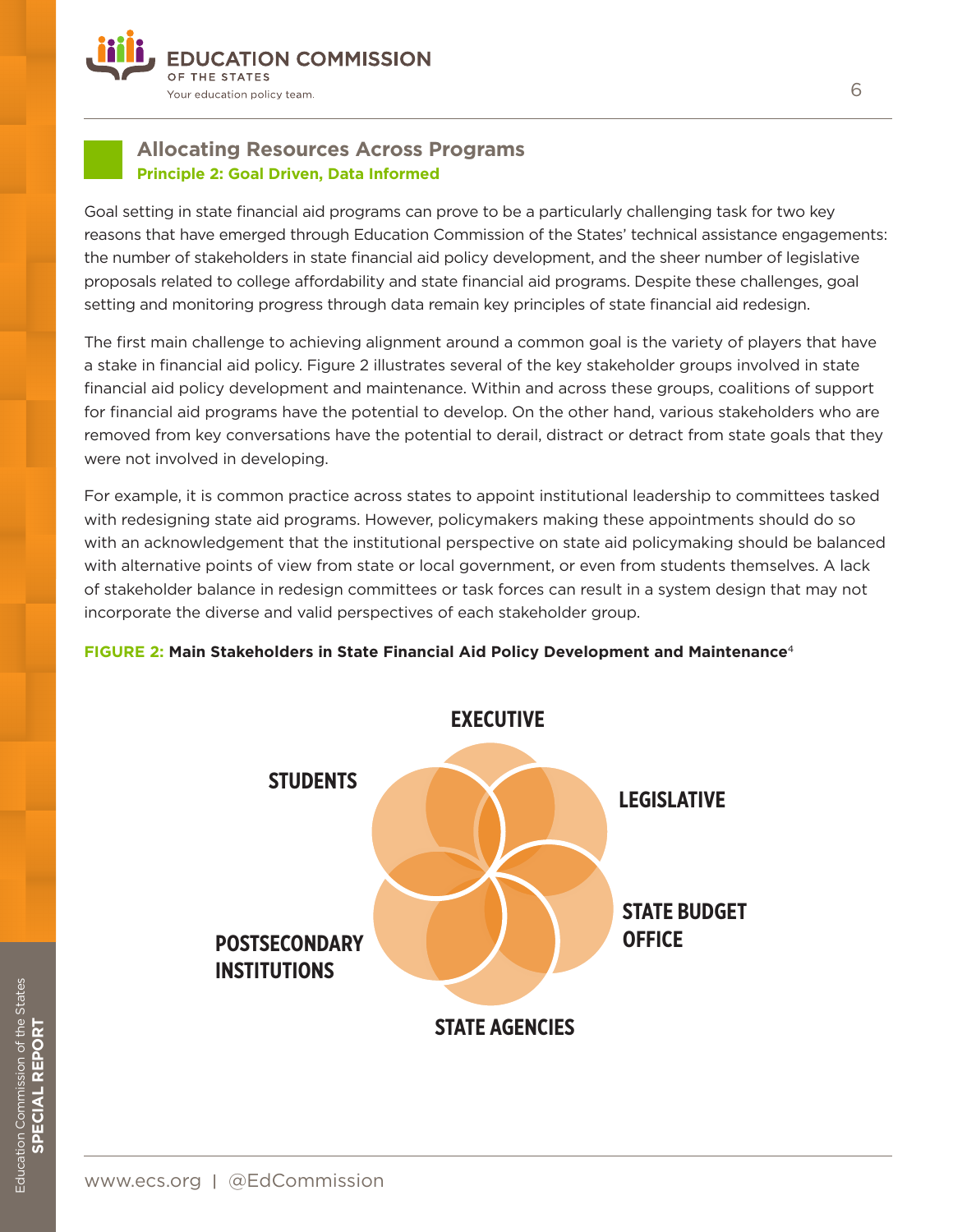





In addition to the broad variety of stakeholders implicated in state financial aid policy, national legislative tracking demonstrates just how prevalent legislation related to state financial aid is across the country. In 2015, 44 states considered 245 bills related to state financial aid programs. Individual states considered anywhere from one measure to up to 54.<sup>5</sup> As an indicator of legislative interest in aid, the sheer number of bills introduced certainly has its limitations, however, the wide reach of financial aid programs as a topic of legislation is unique across other areas of postsecondary policymaking.<sup>6</sup>

Of the 245 measures considered in the 2015 session, half of all proposed bills create entirely new state financial aid programs. These new programs would be in addition to the 365 state-sponsored grant and scholarship programs that awarded financial aid to students across the states in 2014.<sup>7</sup> However, as shown in figure three, within the 49 states with active financial aid programs the top two largest programs awarded 87.5 percent of the total aid amount awarded through state grants and scholarships in 2014. This evidence suggests that states tend to primarily operate through a smaller number of programs, with the other 265 programs operating in 2014 sharing the remaining 12.5 percent of resources - approximately \$1.2 billion.

States face real challenges in providing affordable college pathways for students and legislative attention is a welcome voice in facing these challenges. However, when such a large number of proposals are brought forward each year, program coordination can be difficult to achieve. In the best case, new programs may be enacted as a strategic choice to bring a state closer to its goals; in the worst case, new programs can divert resources and attention from existing approaches that may be showing promise. Education Commission of the States' work in states has indicated that a powerful, overarching goal should be in place to inform statewide financial aid policy development and maintenance. Absent such a goal, states may pursue an approach where a variety of smaller investments are made across many programs, as opposed to a united effort under a smaller number of programs.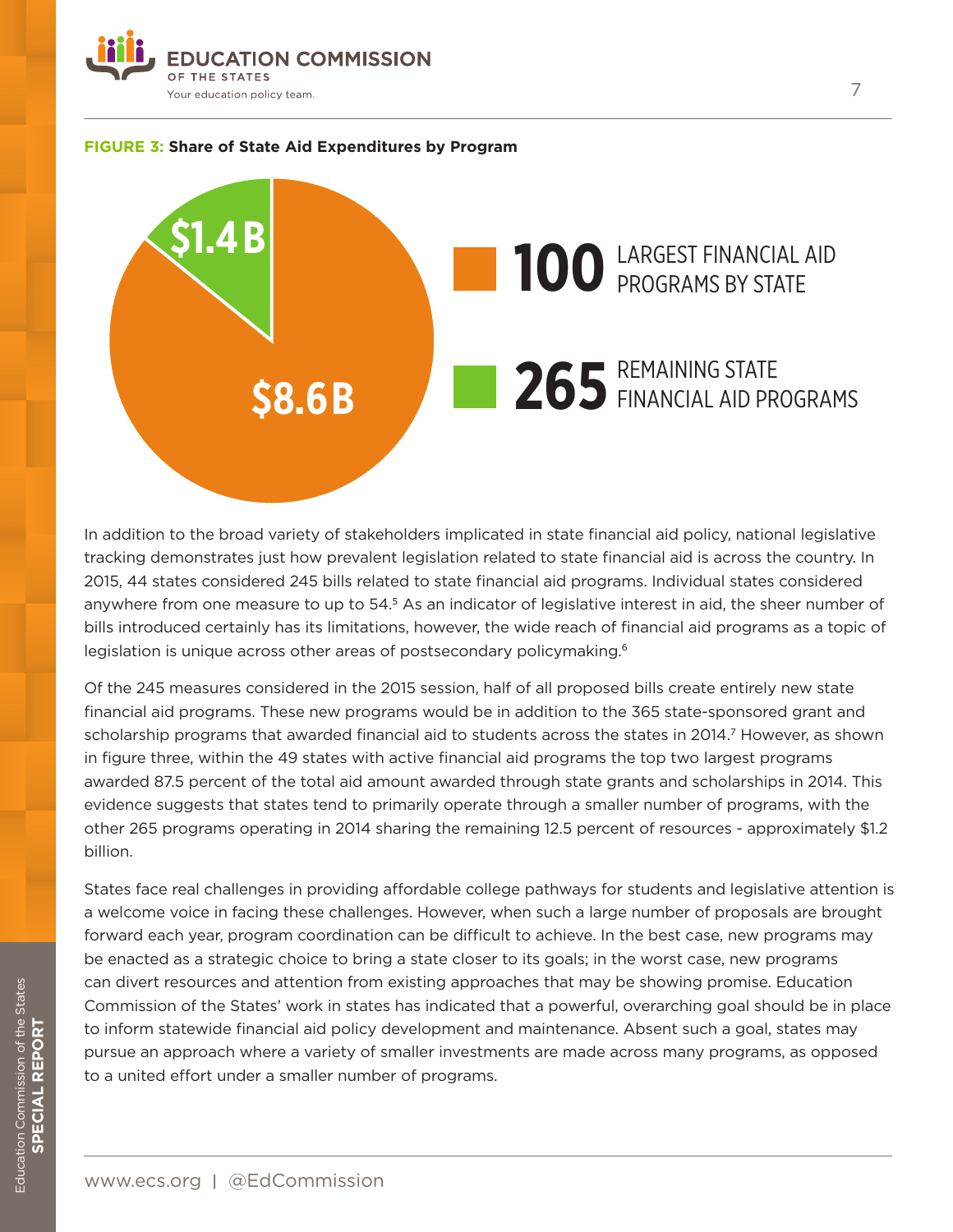

#### **Just Make it Free? Principle 3: Timely and Flexible**

Crafting approaches to state financial aid eligibility that are both timely - providing aid when it can have the largest potential impact on student's enrollment decisions- and flexible - allowing for students to have a say in when they access aid disbursements - is an ongoing challenge for states. In most state programs, an annual amount of aid is allocated in equal portions over each academic term the student attends. The predominant aid structure is limited in both its timeliness and flexibility, especially when application deadlines and disbursement calendars dominate if and when students can access funds. Conceptually, the free college movement suggests eliminating these issues by ending the need to pay for tuition. Such a program could eliminate application and disbursement processes that are currently determined by the passage of time through providing a constant, universal tuition price of \$0 across all students, no matter when they choose to attend college or seek aid.



As of July 2016, 22 states have considered a total of 46 measures related to free college. While the specifics of proposals across the states vary, several trends point towards their potential inefficacy at creating a perfectly timely and flexible system of aid delivery. For example, 24 proposed bills link eligibility to the year a student completes high school or to a certain age requirement, 13 require a minimum high school GPA to qualify and 31 require students to file the FAFSA to qualify. These criteria effectively narrow the pool of eligible students in ways that resemble existing aid delivery structures rather than providing a universally free college education to all who enroll.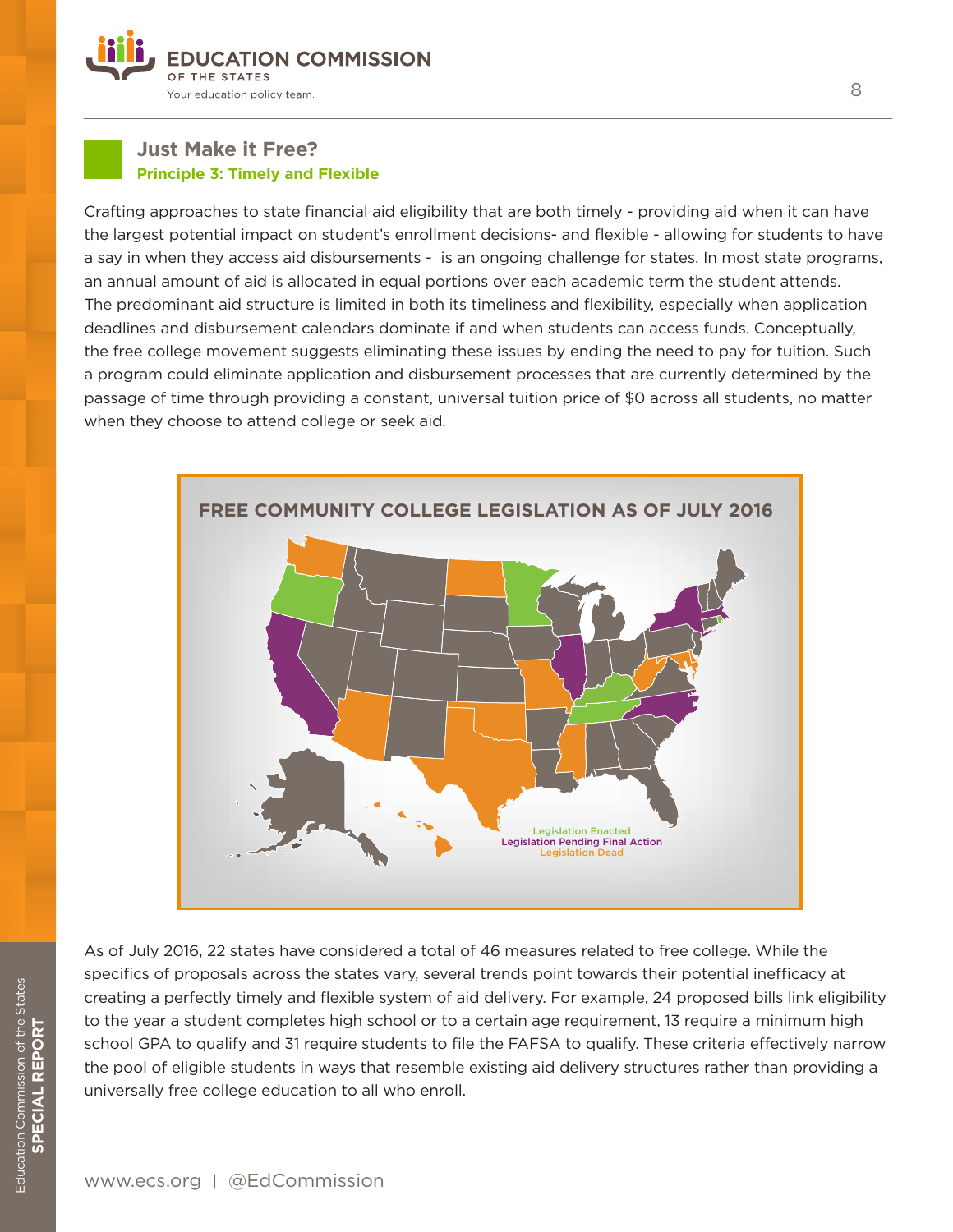

Considering the timeliness and flexibility of free community college proposals is of key importance to differentiate them from existing aid processes and structures. A perfectly timely and flexible system of supporting college attendance may mirror a universal public high school experience: students elect to enroll and attend free of charge without filing forms related to their family's financial situation. Without foregoing Pell Grant support, which is currently determined through filing the Free Application for Federal Student Aid (FAFSA), states may not be positioned to provide an equivalent experience at the postsecondary level. However, timeliness and flexibility can still be enhanced at the state level through eliminating additional state application processes and deadlines, including remedial courses, supporting institutions at a sufficient level to meet capacity demands, and providing information to all potential students regarding their eligibility for support to begin or finish their credentials.

#### **Institutional Participation Principle 4: Broadly Inclusive**

In addition to targeting aid to certain populations of postsecondary students through merit and/or need based eligibility criteria, states also target aid to specific postsecondary institutions through eligibility criteria based on sector or system membership, geographic location, program delivery model or other means. Far fewer states have explored or adopted approaches to institutional eligibility based on outcomes or performance metrics.

Overall, policymakers have an appropriate desire to ensure that state financial aid dollars are being used to support degree completion and overall educational attainment within their state. Given the important role that postsecondary institutions play in supporting postsecondary completion, policymakers in most states have enacted criteria that

#### **FIGURE 4: Key Questions in State Financial Aid Redesign**



institutions must meet in order to accept state aid on behalf of their students. These policies seek to funnel aid to a certain subset of institutions within a state.

Through engaging with states, Education Commission of the States has seen that states take a variety of approaches to setting these eligibility criteria. Some states are highly inclusive of all postsecondary sectors, such as Nebraska<sup>8</sup>, and are designed to allow institutions to gain or lose eligibility as often as annually. Some states' policies are clearly structured to maintain a consistent group of eligible institutions that is impossible for other institutions to join, as is the case in **South Carolina**. 9

www.ecs.org | @EdCommission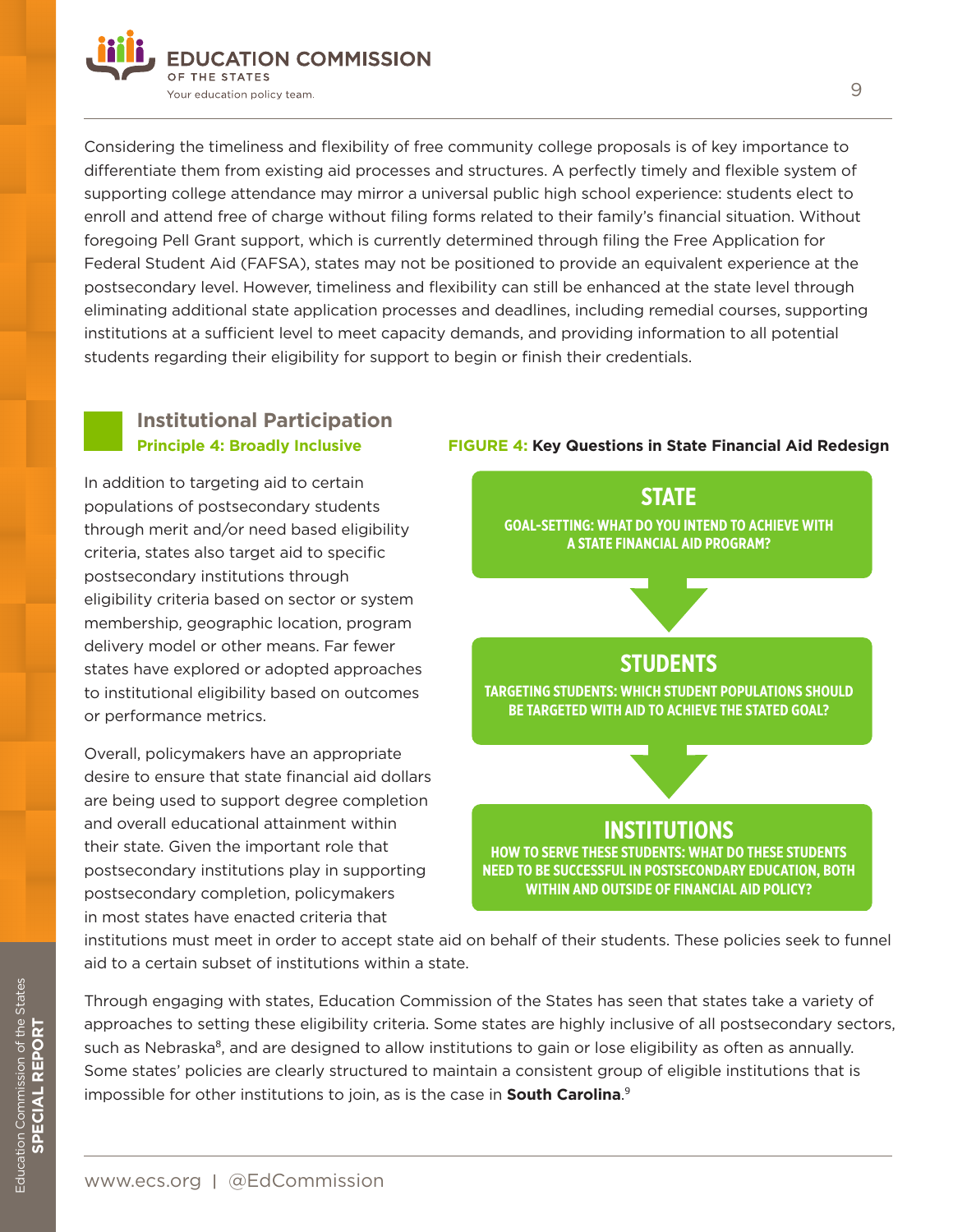

Education Commission of the States encourages leaders to examine their own notions of which institutional types should be eligible to participate in state aid programs, notions which may be based in opinion or preconceived ideas of institutional prestige or merit. States are also encouraged to put students' needs first in program design. Figure four illustrates questions policymakers may ask as they redesign state financial aid policy.

In other redesign principles, Education Commission of the States encourages states to first identify a program goal, and then structure student-centered eligibility criteria that will bring a state closer to that goal. A necessary corollary to these steps is considering the institutional types and delivery models that are best situated to provide a postsecondary educational experience to this group of students. In this way, many states may need to take more expansive and inclusive views of the institutions currently eligible to participate in state aid program, as well as their current degree of participation. States should critically examine how resources flow to eligible institutions and if current systems are providing sufficient equity across institutional sectors.

## **CONCLUDING THOUGHTS**

This brief shares several examples of lessons learned from engaging with states in financial aid redesign project over the past two years. Through the lens of the four redesign principles for state financial aid, the brief demonstrates that:

- 1. State aid may be promised to students early, but income criteria at the time of college matriculation may result in the unintended consequence of additional barriers for the very students early promise scholarship programs are designed to serve.
- 2. College affordability enjoys a disproportionate share of attention from policy leaders. This attention may result in productive policy evolution towards strategic goals or in approaches that suffer from a lack of cohesion and focus.
- 3. Completely eliminating the cost of college may be a way to reach low-income and other underrepresented student populations, but a student's age should not be the deciding factor in eligibility if states intend to enroll or re-enroll adult students through free college programs.
- 4. States should carefully consider how institutional eligibility criteria to participate in state aid programs reflect pathways that are the most promising for students, or to what extent they may employ state financial aid simply as an additional conduit for institutional support.

"Getting it right" in postsecondary policymaking is no easy feat. States face the common challenge of providing accessible, affordable college pathways for their residents. While the challenge is common, states differ in their approach and response to the challenge. Education Commission of the States remains committed to supporting states in examining ways to become more student centered, goal driven and data informed, timely and flexible, and broadly inclusive in their approach to state financial aid.